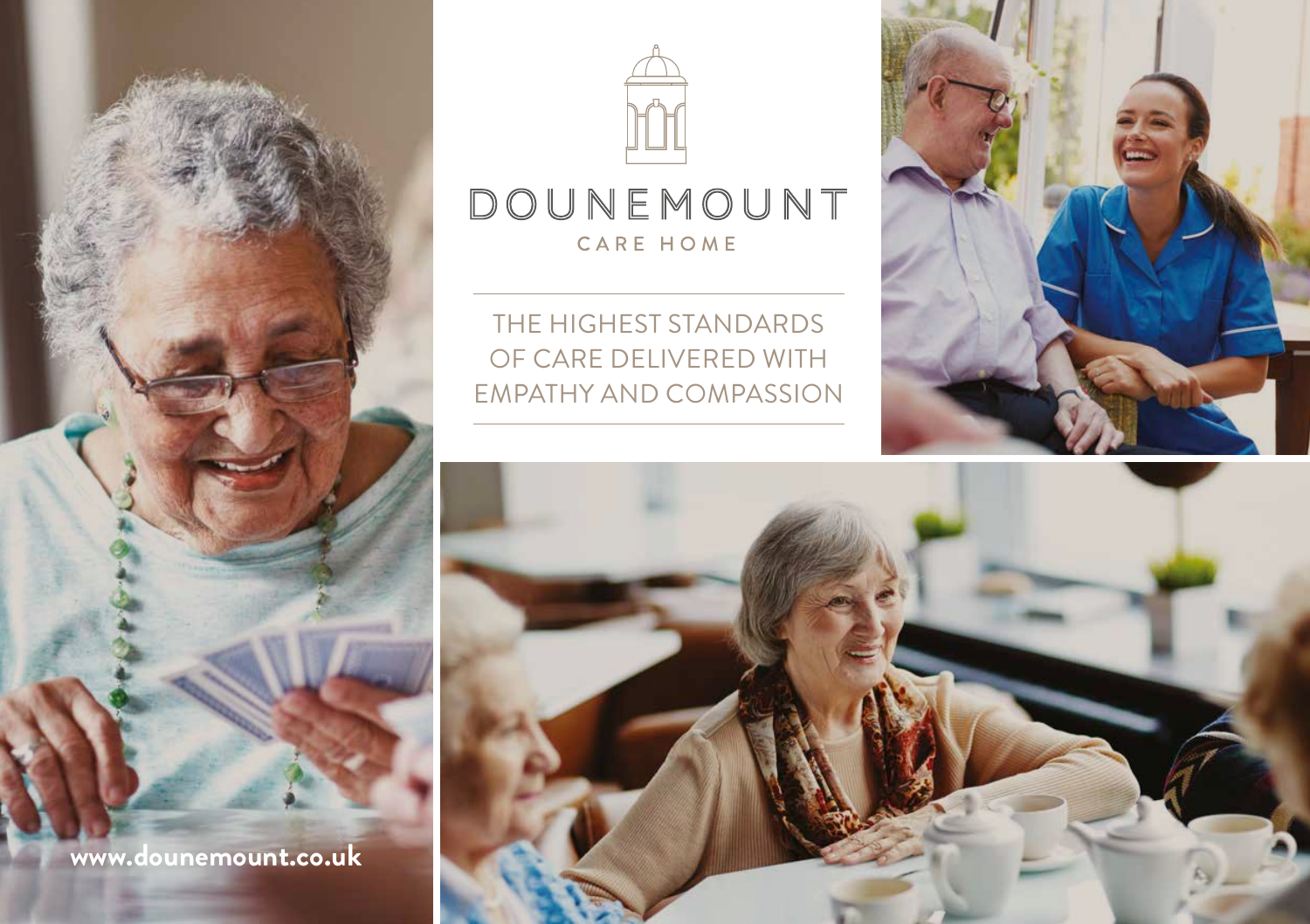**Providing care for up to 34 people, Dounemount Care Home is set on a hill within its own magnificent grounds in the town of Macduff in Aberdeenshire.**

Dounemount is a spacious, traditional house spread across three floors with a purpose-built extension on one level, which offers excellent standards of residential, dementia (including for residents with Alzheimer's), nursing and respite care.

To ensure every day is different at Dounemount, we offer an extensive activities programme which includes something for everyone; socialising, quiet time, hobbies or learning something new.

## **We Offer:**

Varied Activities Programme Highly Trained and Dedicated Team Beautiful Courtyard Gardens Free WiFi Home Baking & Nutritious Meals Minibus for Excursions

## EVERY DAY IS DIFFERENT AT DOUNEMOUNT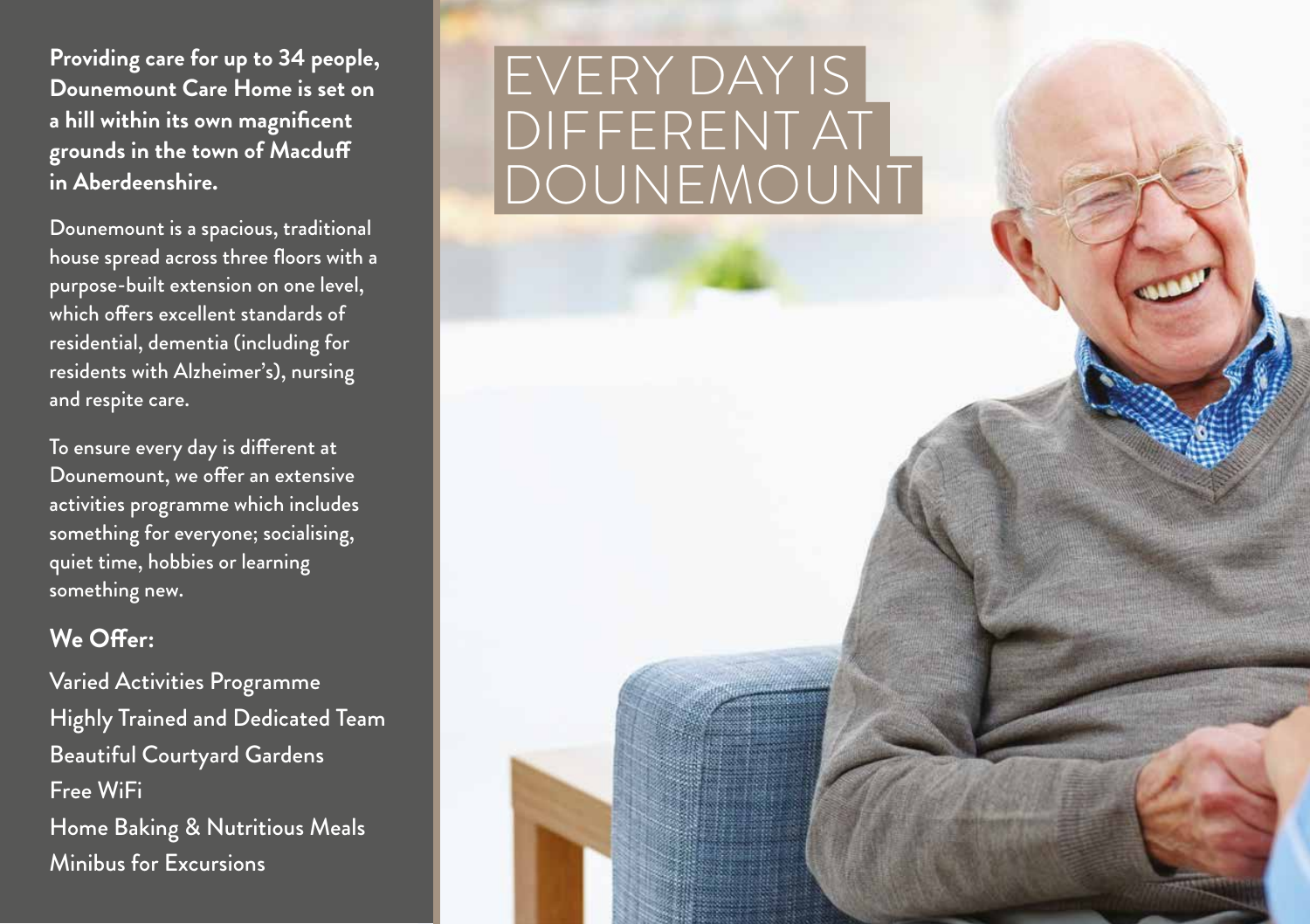

## A CARING AND SUPPORTIVE TEAM

**Visitors and residents often comment on the warm welcome received at Dounemount Care Home and that is all thanks to our incredibly dedicated and passionate team. Caring for our residents with kindness, compassion and dignity comes as second nature.** 

We pride ourselves in caring for every individual in a holistic and sensitive way in order to maintain dignity and privacy but still promoting independence and freedom of choice.

And if you are looking for variety, Dounemount has it in abundance. There's plenty of social events, entertainment and activities to ensure there is always something interesting and stimulating going on. From dancing, flower arranging and arts and crafts to pet therapy and quizzes, the list is endless. Plus, our Activities Co-ordinator will support you with any hobby or reminiscence sessions and shopping trips.

In addition to this, our home enjoys fantastic views of the surrounding countryside, and our beautiful courtyard garden provides easy and safe access to fresh air and time with nature.

"The staff at Dounemount are kind, patient, caring and understanding. Nothing is too much trouble."

Daughter of Resident